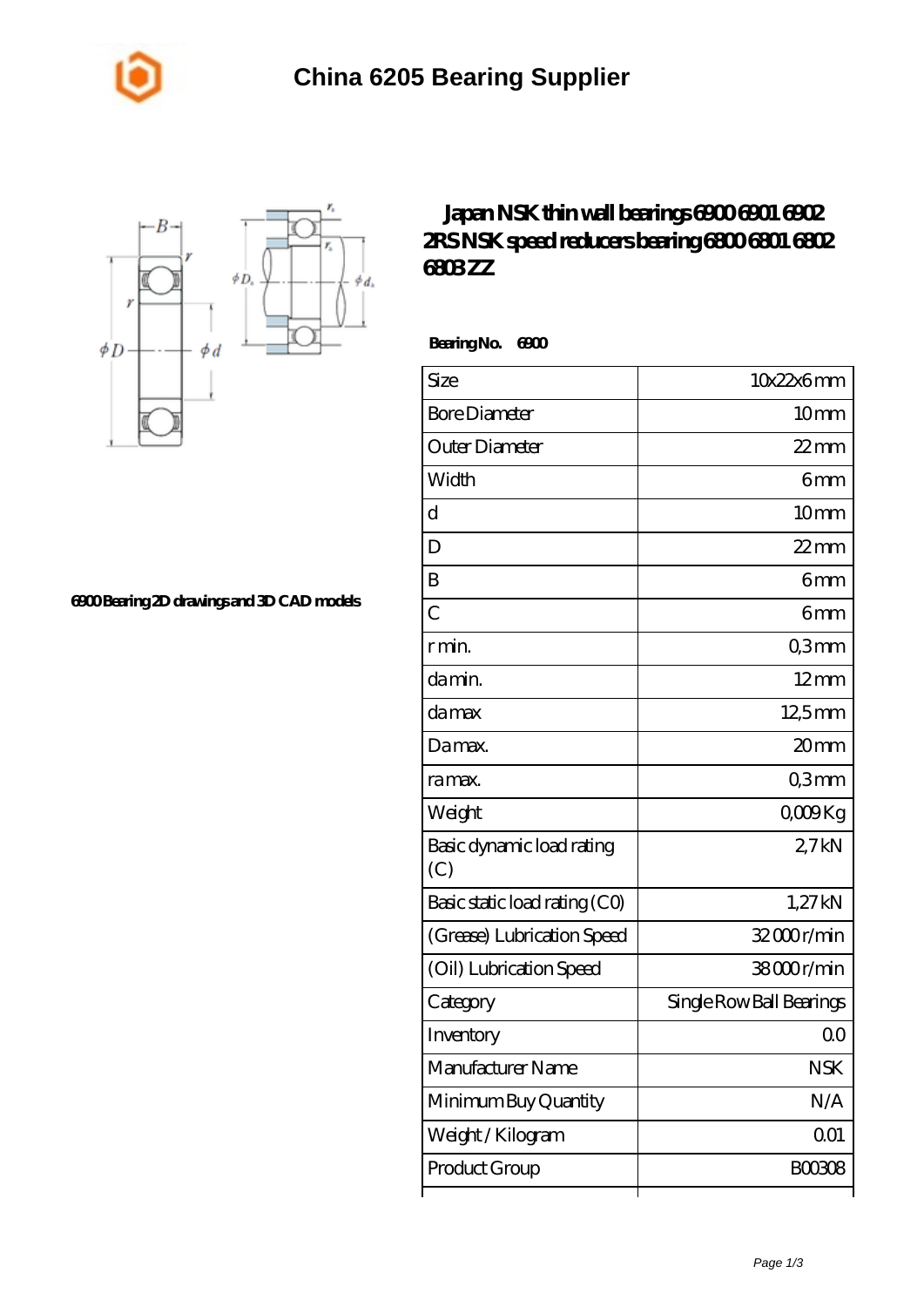

## **[China 6205 Bearing Supplier](https://m.johnny-light.com)**

| Enclosure                                 | Open                                                                                                                                                                        |
|-------------------------------------------|-----------------------------------------------------------------------------------------------------------------------------------------------------------------------------|
| Precision Class                           | ABEC 1   ISO PO                                                                                                                                                             |
| Maximum Capacity / Filling<br><b>Slot</b> | No                                                                                                                                                                          |
| Rolling Element                           | <b>Ball Bearing</b>                                                                                                                                                         |
| Snap Ring                                 | No                                                                                                                                                                          |
| <b>Internal Special Features</b>          | No                                                                                                                                                                          |
| Cage Material                             | Steel                                                                                                                                                                       |
| Internal Clearance                        | CO-Medium                                                                                                                                                                   |
| Inch - Metric                             | Metric                                                                                                                                                                      |
| Long Description                          | 10MM Bore; 22MM<br>Outside Diameter; 6MM<br>Outer Race Diameter;<br>Open; Ball Bearing; ABEC 1<br>ISO PO, No Filling Slot; No<br>Snap Ring, No Internal<br>Special Features |
| Category                                  | Single Row Ball Bearing                                                                                                                                                     |
| <b>UNSPSC</b>                             | 31171504                                                                                                                                                                    |
| Harmonized Tariff Code                    | 8482105068                                                                                                                                                                  |
| Noun                                      | Bearing                                                                                                                                                                     |
| Keyword String                            | Ball                                                                                                                                                                        |
| Manufacturer URL                          | http://www.nskamericas.co<br>m                                                                                                                                              |
| Manufacturer Item Number                  | 6900                                                                                                                                                                        |
| Weight/LBS                                | 000                                                                                                                                                                         |
| Bore                                      | 0.394 Inch   10 Millimeter                                                                                                                                                  |
| Outer Race Width                          | 0.236Inch   6Millimeter                                                                                                                                                     |
| Outside Diameter                          | 0.866Inch   22 Millimeter                                                                                                                                                   |
| SRI                                       | 1.64                                                                                                                                                                        |
| hidYobi                                   | 6900                                                                                                                                                                        |
| LangID                                    | 1                                                                                                                                                                           |
| D                                         | 22                                                                                                                                                                          |
| <b>SREX</b>                               | Q015                                                                                                                                                                        |
| $B_{-}$                                   | 6                                                                                                                                                                           |